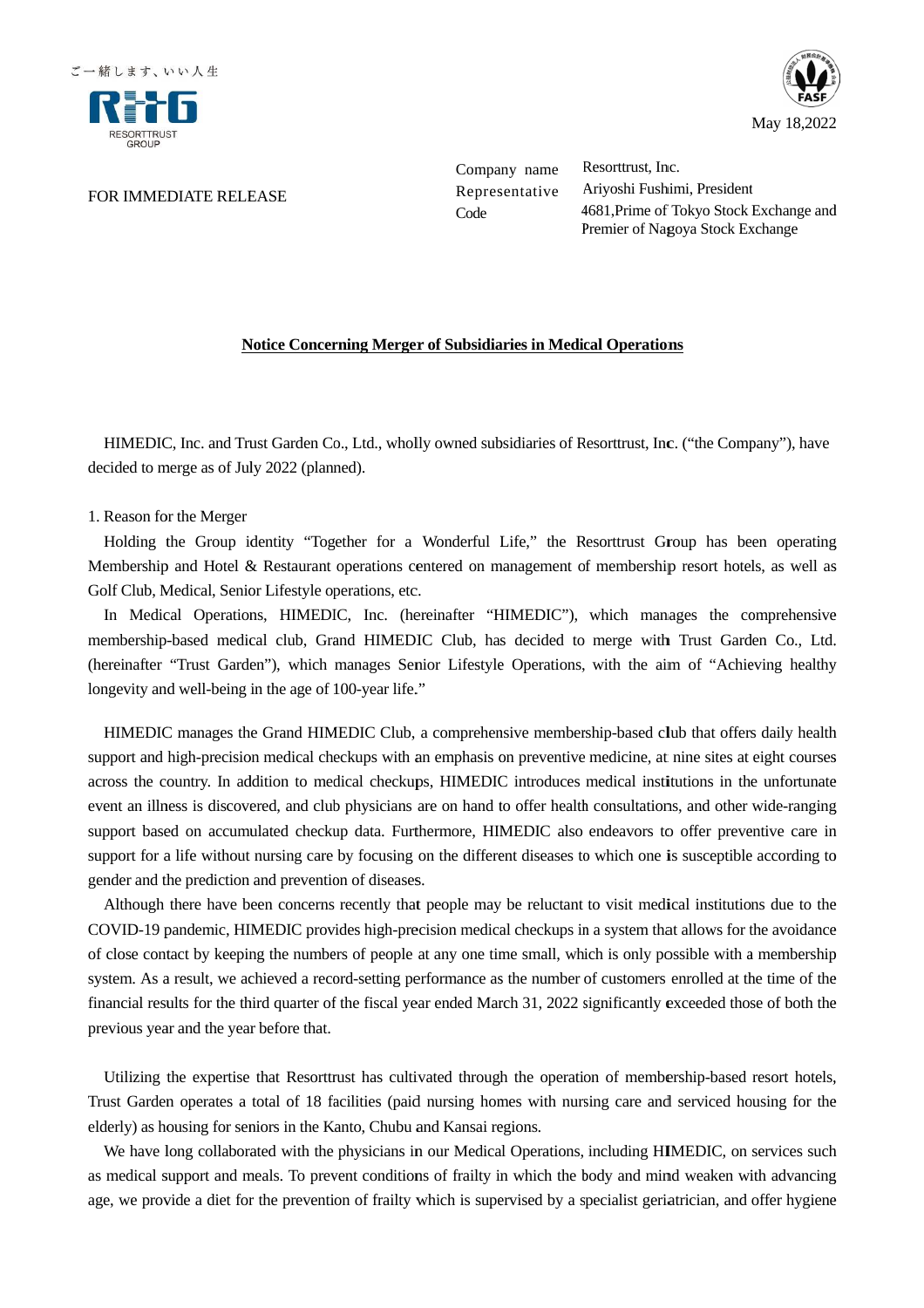guidance to facilities by a physician with expertise in infectious diseases.

The merger is expected to enable our Medical Operations and Senior Lifestyle Operations to develop further within the Group as mainstay services for the age of a 100-year life by creating synergies between medical and nursing care services. By taking advantage of the convenience that exists within close proximity to the areas of development with both operations, we are committed to strengthening even further measures to combat infectious diseases in senior residences and collaboration with community medical care, and to establishing a flexible structure to deliver services that meets the needs of the changing times.

As we work toward our goal of achieving healthy longevity and well-being in the age of 100-year life, the Resorttrust Group will continue to provide services tailored to each individual's life, of course to prevent the need for nursing care, but also for those who need it, to enable a life that continues to shine.

### 2. Overview of the Merger

| (1) Merger Schedule (Companies Involved in the Merger) |                |
|--------------------------------------------------------|----------------|
| Merger resolution by the Board of Directors            | March 17, 2022 |
| Conclusion of the merger agreement                     | April 21, 2022 |
| General Meeting of Shareholders to approve merger      | June 28, 2022  |
| Scheduled merger date (effective date)                 | July 1, 2022   |

### (2) Merger Method

Trust Garden Co., Ltd. will be dissolved in an absorption-type merger with HIMEDIC, Inc. as the surviving company.

(3) Merger Ratio

Not applicable, as new shares are not issued.

(4) Treatment of Stock Acquisition Rights and Bonds with Stock Acquisition Rights of Dissolving Company Not applicable as the Company has not issued any stock acquisition rights or bonds with stock acquisition rights.

|                           | HIMEDIC, Inc.                              | Trust Garden Co., Ltd.                   |
|---------------------------|--------------------------------------------|------------------------------------------|
| $(1)$ Trade name          | (Surviving company)                        | (Dissolved company)                      |
| (2) Business description  | Construction and operation of medical      | Management of fee-based senior citizen   |
|                           | facilities on commission from medical      | homes<br>with<br>nursing<br>care,<br>and |
|                           | institutions, sales of memberships for use | management of serviced senior housing    |
|                           | of medical facilities by members, etc.     |                                          |
| (3) Date of establishment | September 29, 1992                         | August 6, 2007                           |
| (4) Head office location  | Resorttrust Tokyo Bldg., 6F                | Resorttrust Tokyo Bldg., 6F              |
|                           | 4-36-19, Yoyogi, Shibuya-ku Tokyo          | 4-36-19, Yoyogi, Shibuya-ku Tokyo        |
| $(5)$ Title and name of   | Ariyoshi Fushimi, President                | Ariyoshi Fushimi                         |
| representative            |                                            |                                          |
| $(6)$ Capital             | 300 million yen                            | 50 million yen                           |
| (7) Fiscal year end       | March                                      | March                                    |
| (8)<br>Major shareholders | Resorttrust, Inc.: 100%                    | Resorttrust, Inc.: 100%                  |
| and shareholding ratio    |                                            |                                          |

#### 3. Overview of the companies involved in the merger

4. Status Following the Merger

Upon the merger, the surviving company will succeed to the business of the absorbed company. There will be no